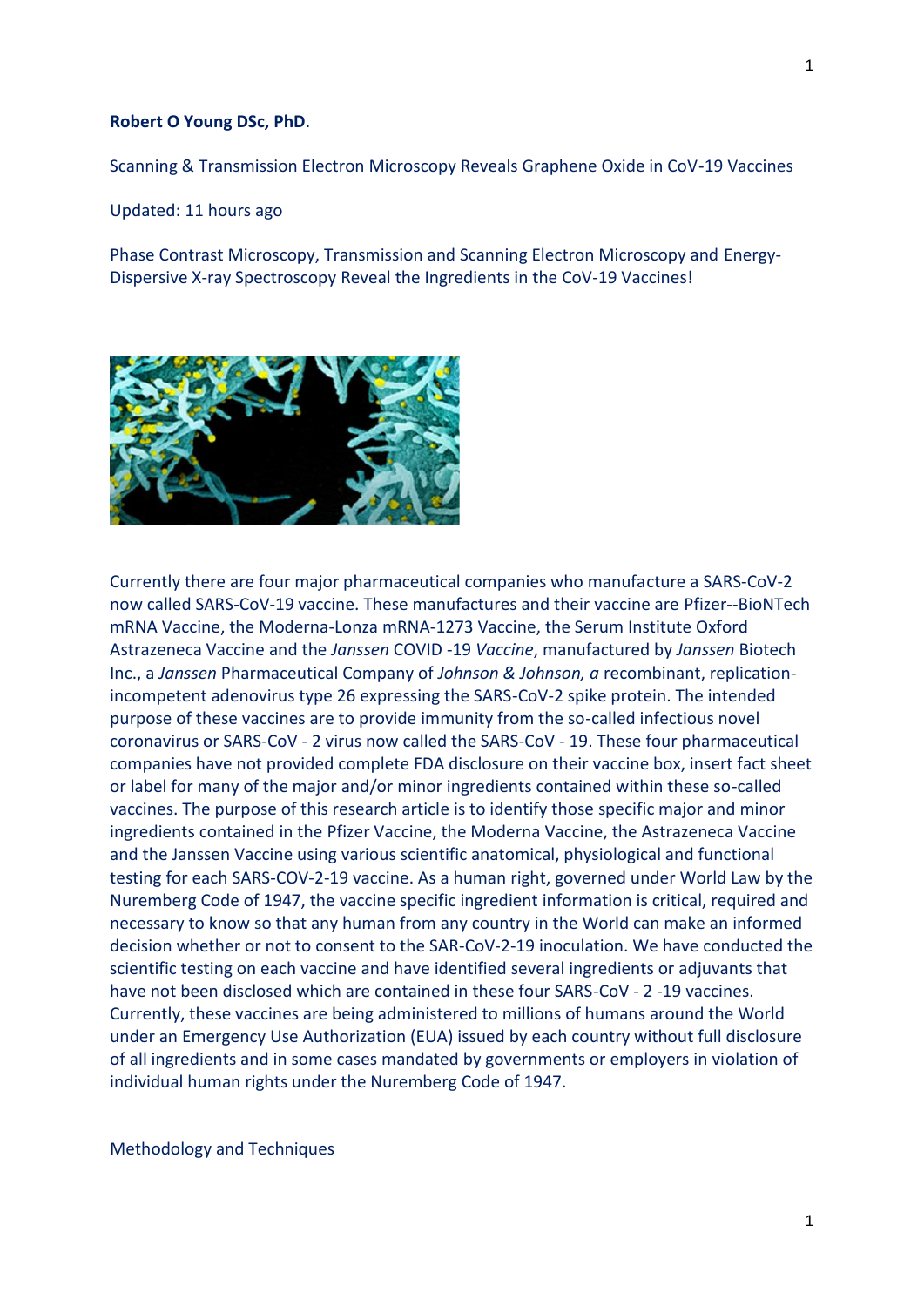Four "vaccines" were analyzed which are the Pfizer-BioNtech, Moderna-Lonza mRNA-1273 Vaccine, Vaxzevria by Astrazeneca, Janssen by Johnson & Johnson, using different instrumentation and protocols of preparation according to new nano particulate technological approaches. The different instrumentation includes Optical Microscopy, Bright-Field Microscopy, pHase Contrast Microscopy, Dark-Field Microscopy, UV absorbance and Fluorescence Spectroscopy, Scanning Electron Microscopy, Transmission Electron Microscopy, Energy Dispersive Spectroscopy, X-ray Diffractometer, Nuclear Magnetic Resonance instruments were used to verify the "vaccines" morphologies and contents. For the high-technology measurements and the care of the investigation, all the controls were activated and reference measurements adopted in order to obtain validated results.

Live Blood Phase Contrast and Dark-Field Microscopy

Images of the aqueous fractions of the vaccines were subsequently obtained to visually assess the possible presence of carbon particulates or graphene.

The observations under optical microscopy revealed and abundance of transparent 2D laminar objects that show great similarity with images from literature (Xu et al, 2019), and with images obtained from rGO standard (SIGMA)(Figures 1, 2 and 3).

Images of big transparent sheets of variable size and shapes were obtained, showing corrugated and flat, irregular. Smaller sheets of polygonal shapes, also similar to flakes described in literature (Xu et al, 2019) can be revealed with pHase Contrast and Dark-Field microscopy (Figure 3).

All these laminar objects were widespread in the aqueous fraction of the blood (Figure 1) or vaccine sample (Figures 2 and 3) and no component described by the registered patent can be associated with these sheets.

In Figure 1 You Can See What A Cluster Bomb of Reduced Graphene Oxide (rGO) Looks Like in the Live Unstained Human Blood after a CoV-19 Inoculation Causing Pathological Blood Coagulation![1][2][55][56][57]



Figure 1 is a Micrograph of a Carbon Cluster of Reduced Graphene Oxide (rGO) Viewed in the Live Unstained Human Blood with pHase Contrast Microscopy at 1500x. Note that the Red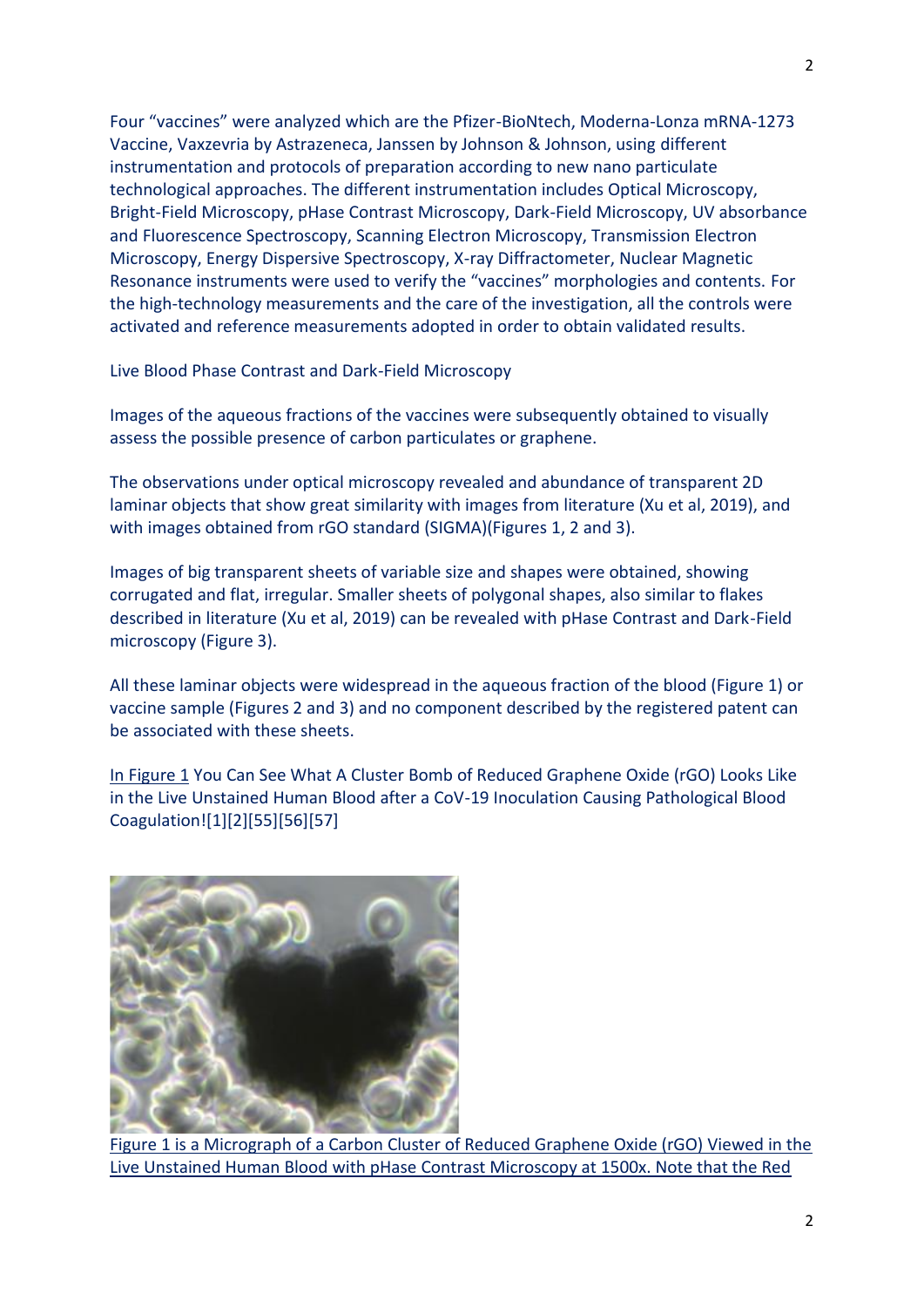Blood Cells are Clotting in and Around the rGO Crystal in a Condition Known as Rouleau! A French Word Which Means to Chain.

What Are the Non-Disclosed Ingredients Contained in CoV - 19 So-Called Pfizer, Moderna, Astrazeneca and Janssen Vaccines?

To answer this question an aqueous fraction of the Pfizer, Moderna, Astrazeneca and Janssen vaccines were taken from each vile and then viewed separately under pHase Contrast Microscopy at 100x, 600x up to1500x magnification showing anatomical evidence of reduced Graphene Oxide (rGO) particulates which were compared to micrographs of rGO from Choucair et al, 2009 for identification and verification.[3]

Steps of Analysis of Vaccine Aqueous Fractions

Refrigerated samples were processed under sterile conditions, using laminar flow chamber and sterilized lab ware.

Steps for analyses were:

- 1. Dilution in 0.9% sterile physiological saline (0.45 ml + 1.2 ml)
- 2. Polarity fractionation: 1.2 ml hexane + 120 ul of RD1 sample
- 3. Extraction of hydrophilic aqueous pHase
- 4. UV absorbance and fluorescence spectroscopy scanning



- 5. Extraction and quantification of RNA in the sample
- 6. Electron and optical microscopy of aqueous pHase

The Pfizer "Vaccine" Non-disclosed Ingredients

The micrographs in Figures 2 and 3 were obtained using 100X, 600X and 1500X pHase Contrast, Dark Field and Bright Field Optical Microscopy.[3]

On the left of each micrograph you will view micrographs obtained from the Pfizer vaccine aqueous fraction containing rGO.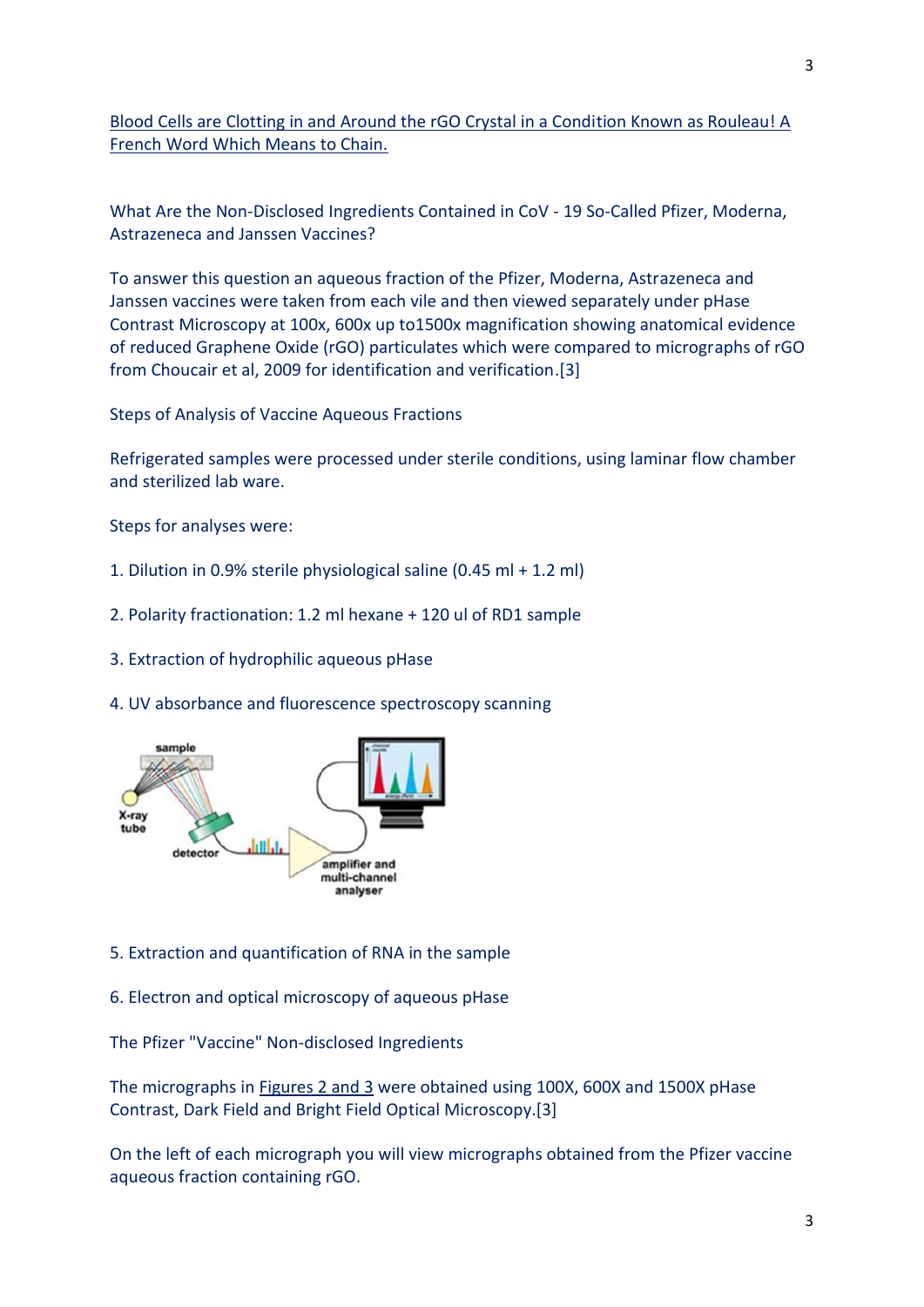On the right of each micrograph ou will view a match from known sources containing rGO for anatomical validation.

The observations under a pHase Contrast, Dark-Field, Bright-Field microscopy, Transmission and Scanning Electron microscopy of the vaccine product by Pfizer, including vaccine products of Moderna, Astrazeneca and Janssen revealed some entities that can be graphene strips as seen below in Figure 3.



Figure 2 shows an aqueous fraction image from Pfizer vaccine sample (left) and from reduced graphene oxide (rGO) standard (right) (Sigma-777684). Optical microscopy, 100X



Figure 3 - Aqueous fraction images containing reduced graphene oxide from Pfizer vaccine sample (left) and sonicated reduced graphene oxide (rGO) standard (right) (Sigma-777684). Optical pHase contrast microscopy, 600X. In addition, the Muestra RD1, La Quinta Columna Report, June 28, 2021; Graphene Oxide Detection in Aqueous Suspension; Delgado Martin, Campra Madrid confirms our findings. [4]



Figure 4 shows the liposome Capsid containing rGO that Pfizer uses for its product to vehiculate the graphene oxide by attaching the Liposome capsid to specific mRNA molecules for driving the Liposome contents of fGO to specific organs, glands and tissues, namely the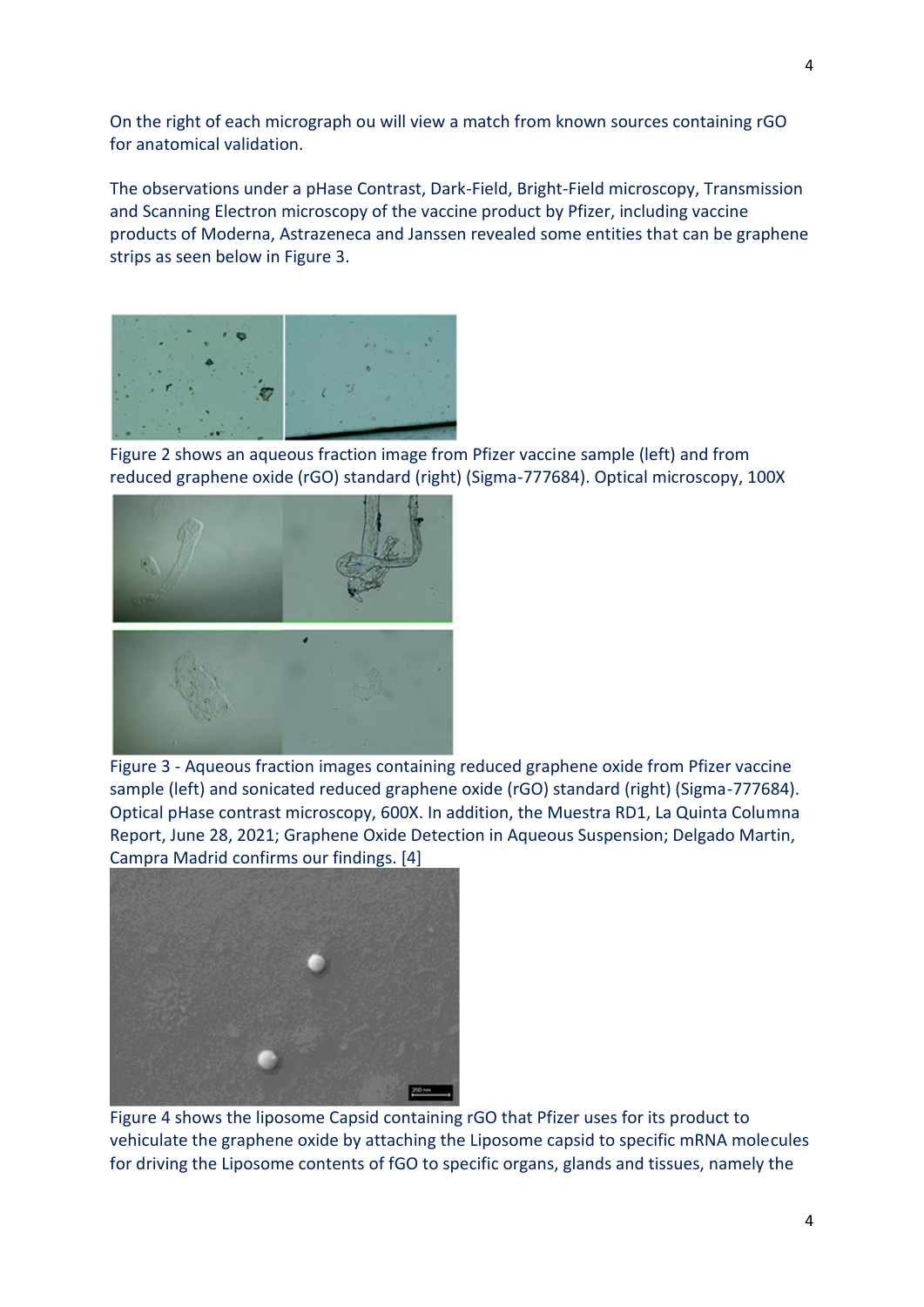ovaries and testes, bone marrow, heart and brain. The image was obtained by a SEM-Cryo preparation.

For a definitive identification of graphene by TEM, it is necessary to complement the observation with the structural characterization by obtaining a characteristic electron diffraction standard sample (as the figure 'b' shown below).[4]

The standard sample corresponding to graphite or graphene has a hexagonal symmetry, and generally has several concentric hexagons.



Figure 4b Reveals X ray Diffraction Pattern of the Graphene Particles. [4]

Using Transmission Electron Microscopy (TEM) we observed an intricate matrix or mesh of folded translucent flexible rGO sheets with a mixture of darker multilayer agglomerations and lighter colored of unfolded monolayers as seen in Figure 5. [3][4]



Figure 5 shows a cluster of graphene nanoparticles in a Pfizer vaccine. They appear to be aggregated.

The darker linear areas in Figure 5 appear to be local overlap of sheets and local arrangement of individual sheets in parallel to the electron beam.[5]

After the mesh, a high density of unidentified rounded and elliptical clear shapes appears, possibly corresponding to holes generated by mechanical forcing of the rGO mesh during treatment as seen in Figure 6.[4][5]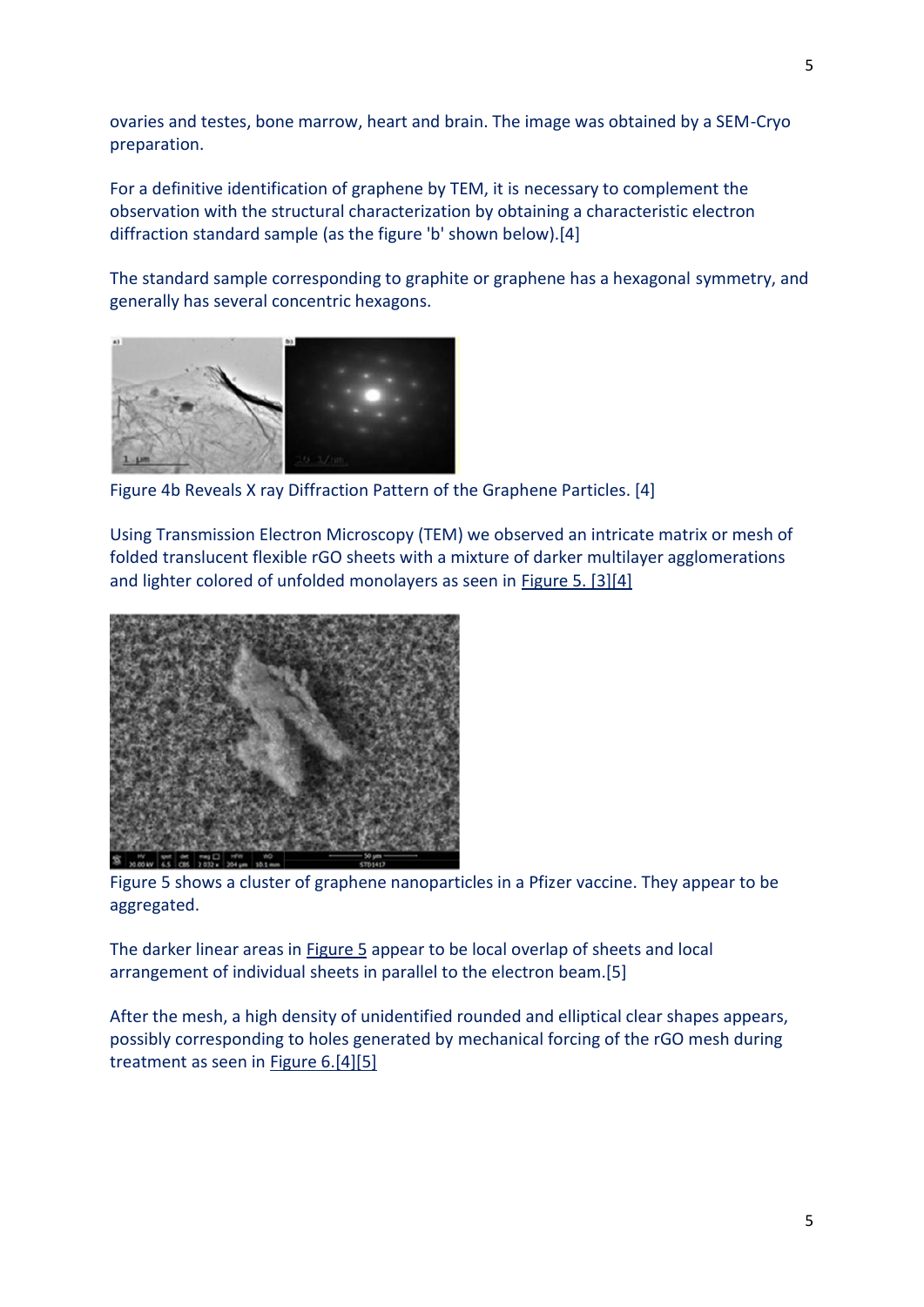

Figure 6 shows a TEM microscopy observation where particles of reduced graphene oxide in a Pfizer" vaccine" are present. The X-ray diffractometry reveals their nature of crystalline Carbon-based nanoparticles of rGO. This evidence was intitially found by Muestra RD1, and published in the La Quinta Columna Report, June 28, 2021; Graphene Oxide Detection in Aqueous Suspension; Delgado Martin, Campra Madrid. [4]

Energy-Dispersive X-ray Spectroscopy Reveals rGO in Pfizer Vaccine[5][6][7]

The Pfizer vaccine liquid fraction was then analyzed for chemical and elemental content using Energy-dispersive X-ray spectroscopy (*EDS*) as seen in Figure 6. The EDS spectrum showed the presence of Carbon, Oxygen verifying the rGO elements and Sodium and Chloride since the sample shown in Figures 2, 3, 5, and 6 were diluted in a saline solution.



Figure 7 shows an EDS spectrum of a Pfizer "vaccine" under an ESEM microscopy coupled with an EDS x-ray microprobe (X axis =KeV, Y axis = Counts) identifying Carbon, Oxygen, Sodium and Chloride

The Quantification of mRNA in the Pfizer Vaccine

The quantification of RNA in the Pfizer sample was carried out with conventional protocols (Fisher).

According to NanoDropTM 2000 spectrophotometer calibration check specific software (Thermofisher), the UV absorption spectrum of total aqueous fraction was correlated to 747 ng/ul of unknown absorbing substances.

However, after RNA extraction with commercial kit (Thermofisher), quantification with RNA specific Qbit fluorescence probe (Thermofisher) showed that only 6t ug/ul could be related to the presence of RNA. The spectrum was compatible with the peak of rGO at 270nm.

According to microscopic images presented here, most of this absorbance might be due to graphene-like sheets, abundant in the fluids suspension in the sample.

The conclusions are further supported by high fluorescence from the sample with maximum at 340 nm, in accordance with peak values for rGO. It must be reminded that RNA does not show spontaneous fluorescence under UV exposure.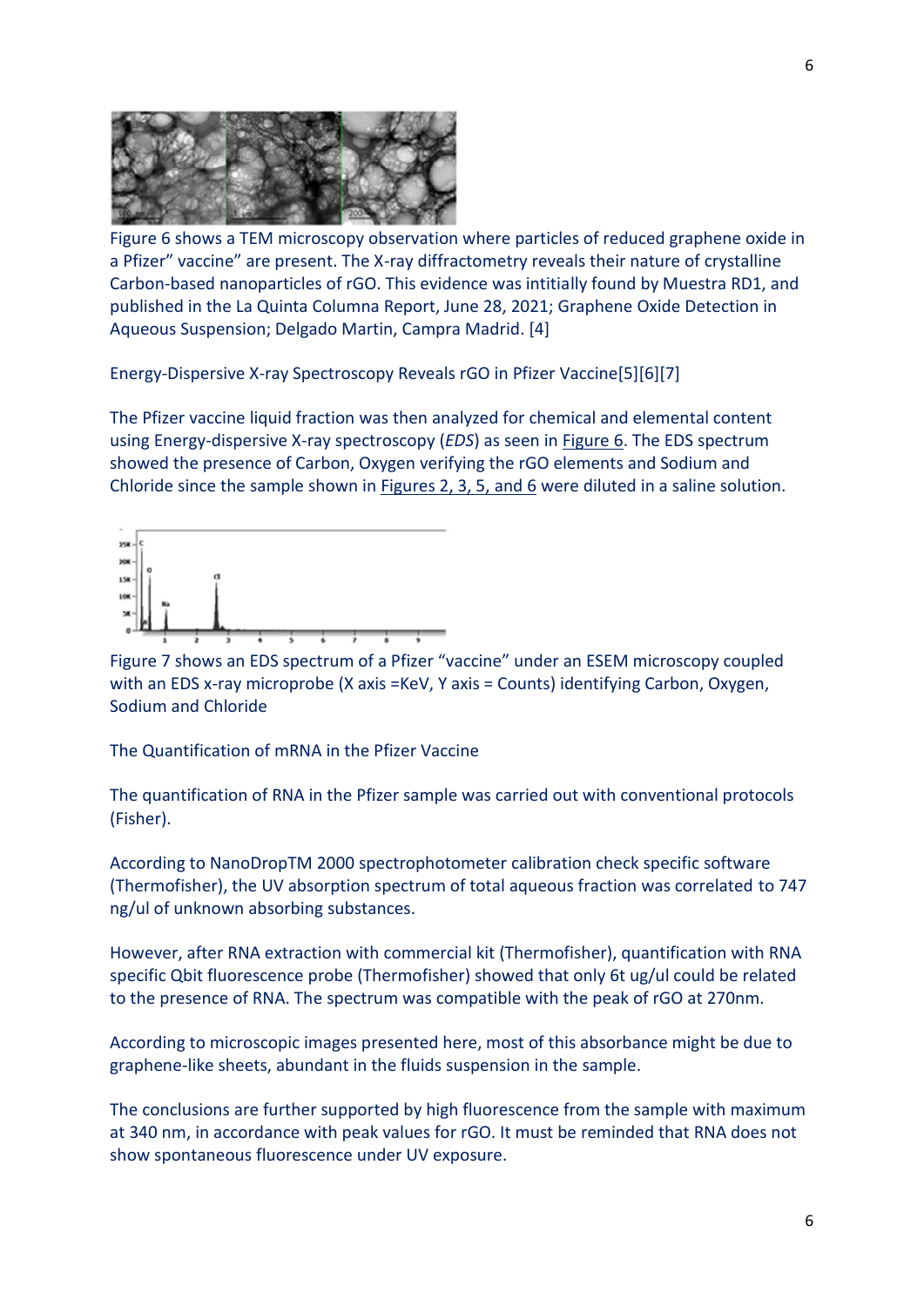

Figure 8 - UV spectrum of aqueous fraction of Pfizer vaccine sample.[1][2][3][5][6]

Ultra Violet Fluorescence Testing of the Pfizer Aqueous Fraction for Reduced Graphene Oxide (rGO)[6]

Ultra Violet absorption and fluorescence spectra were obtained with Cytation 5 Cell Imaging Multi-Mode Reader Spectrophotometer (BioteK). UV absorbance spectrum confirmed a maximum peak at 270nm, compatible with presence of rGO particulate.

UV fluorescence maximum at 340 nm also suggests presence of significant amounts of rGO in the sample (Bano et al, 2019).



Figure 9 - UV absorption and fluorescence spectra were obtained with Cytation 5 Cell Imaging Multi-Mode Reader Spectrophotometer (BioteK). UV absorbance spectrum confirmed a maximum peak at 270 nm, compatible with presence of rGO. UV fluorescence maximum at 340 nm also suggests presence of significant amounts of rGO in the sample (Bano et al, 2019).



Figure 10 - The spectroscopy UV analysis showed an adsorption due to the presence of reduced graphene oxide, which is confirmed by observation under ultraviolet visible microscopy.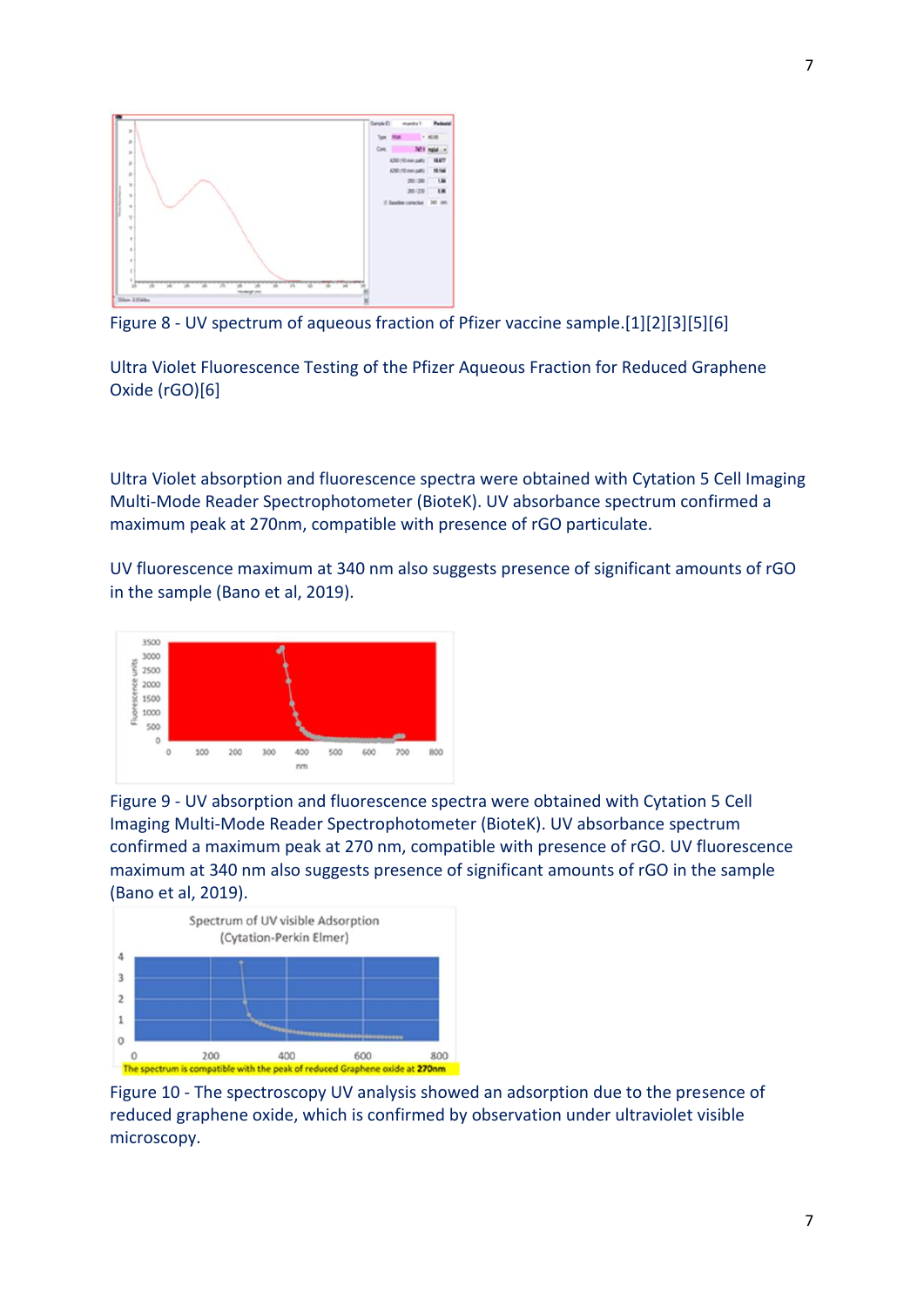Figures 11 and 12 below shows a micrograph of different micro and nano particulates which have been identified in the Pfizer, Moderna, Astrazeneca and Janssen, so-called "vaccines" and analyzed under an Environmental Scanning Electron Microscope (SEM) coupled with an x-ray microprobe of an Energy Dispersive System (EDS) that reveals the particle size, composition distribution and chemical nature of the observed micro and nano particulates under observation.[6][7][8]



Figure 11 shows sharp micron debris of 20 um in length identified in the Pfizer so-called "vaccine" containing Carbon, Oxygen Chromium, Sulphur, Aluminum, Chloride, Nitrogen.



Figure 12 shows a 20 micron in length particulate identified in the so-called Pfizer "vaccine". It is composed of carbon, oxygen chromium, sulphur, aluminum, chloride and nitrogen.

Figures 13 and 14 below shows a micrograph of different micro and nano particulates which have been identified in the Pfizer, Moderna, Astrazeneca and Janssen, so-called "vaccines" and analyzed under an Environmental Scanning Electron Microscope (SEM) coupled with an x-ray microprobe of an Energy Dispersive System (EDS) that reveals the particle size, composition distribution and chemical nature of the observed micro and nano particulates under observation.

Are There Parasites in the Pfizer "Vaccines"?

A 50 micron elongated body, as seen in Figure 13 is a sharp mysterious presence in the Pfizer vaccine. It appears and is identified anatomically as a *Trypanosoma cruzi parasite of which several variants are lethal and is one of many causes of acquired immune deficiency syndrome or AIDS.[Atlas of Human Parasitology, 4th Edition, Lawrence Ash and Thomas Orithel, pages 174 to 178][9]*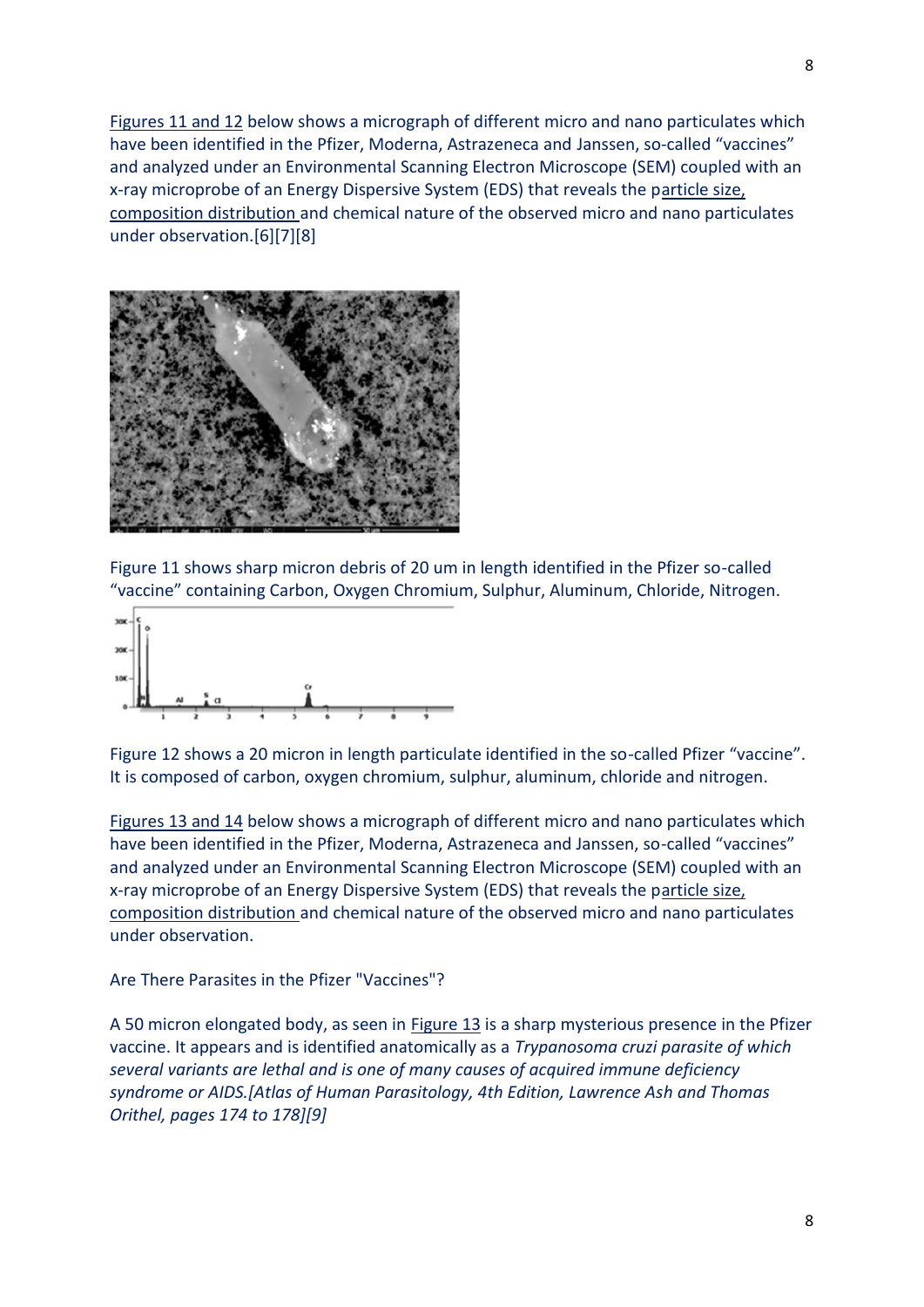

Figure 13 shows a Trypanosoma Parasite approximately 20 microns in length found in the so called Pfizer "vaccine". It is composed of carbon, oxygen chromium, sulphur, aluminum, chloride and nitrogen.



A Live Blood pHase Contrast Microscopy Micrograph of Trypanosoma cruzi Parasite[9]

Figure 14 identifies a composition of nano particulates including carbon, oxygen chromium, sulphur, aluminum, chloride and nitrogen also found in the CoV-19 "vaccines."



Figure 13 Identifies a Composite of Nano particulates

Figures 15 and 16 below show a micrograph of different micro and nano particulates which have been identified and analyzed under an Environmental Scanning Electron Microscope (SEM) coupled with an x-ray microprobe of an Energy Dispersive System (EDS) that reveals the chemical nature of the observed micro and nano particulates and their morphology.

The white 2-micron-long particulate is composed of bismuth, carbon, oxygen, aluminum, sodium, copper and nitrogen.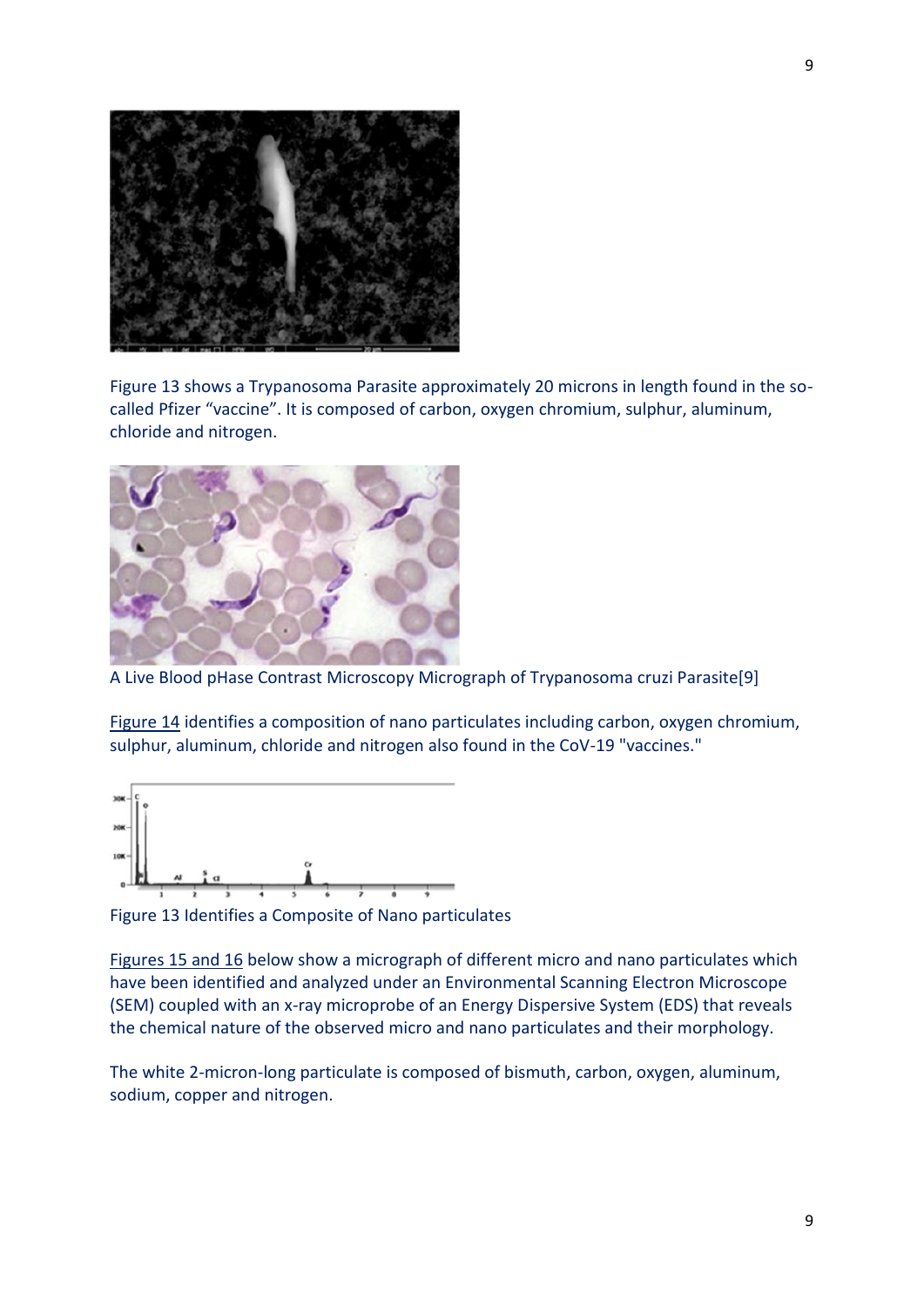

Figure 15 shows nano and micron particulates identified in the Pfizer "vaccine". The white 2 micron long particulate is composed of bismuth, carbon, oxygen, aluminum, sodium, copper and nitrogen.



Figure 16 shows that the white 2 micron particulate found in the so-called Pfizer 'vaccine' is composed of bismuth, carbon, oxygen, aluminum, sodium, copper and nitrogen.

Figures 17 and 18 show the identification of organic carbon, oxygen and nitrogen particulates with an aggregate of embedded nanoparticles including bismuth, titanium, vanadium, iron, copper, silicon and aluminum which were all found in the so-called Pfizer "vaccine."



Figure 17 - shows an organic (Carbon-Oxygen-Nitrogen) aggregate with embedded nanoparticles of bismuth, titanium. vanadium. iron, copper, silicon, aluminum embedded in Pfizer "vaccine!"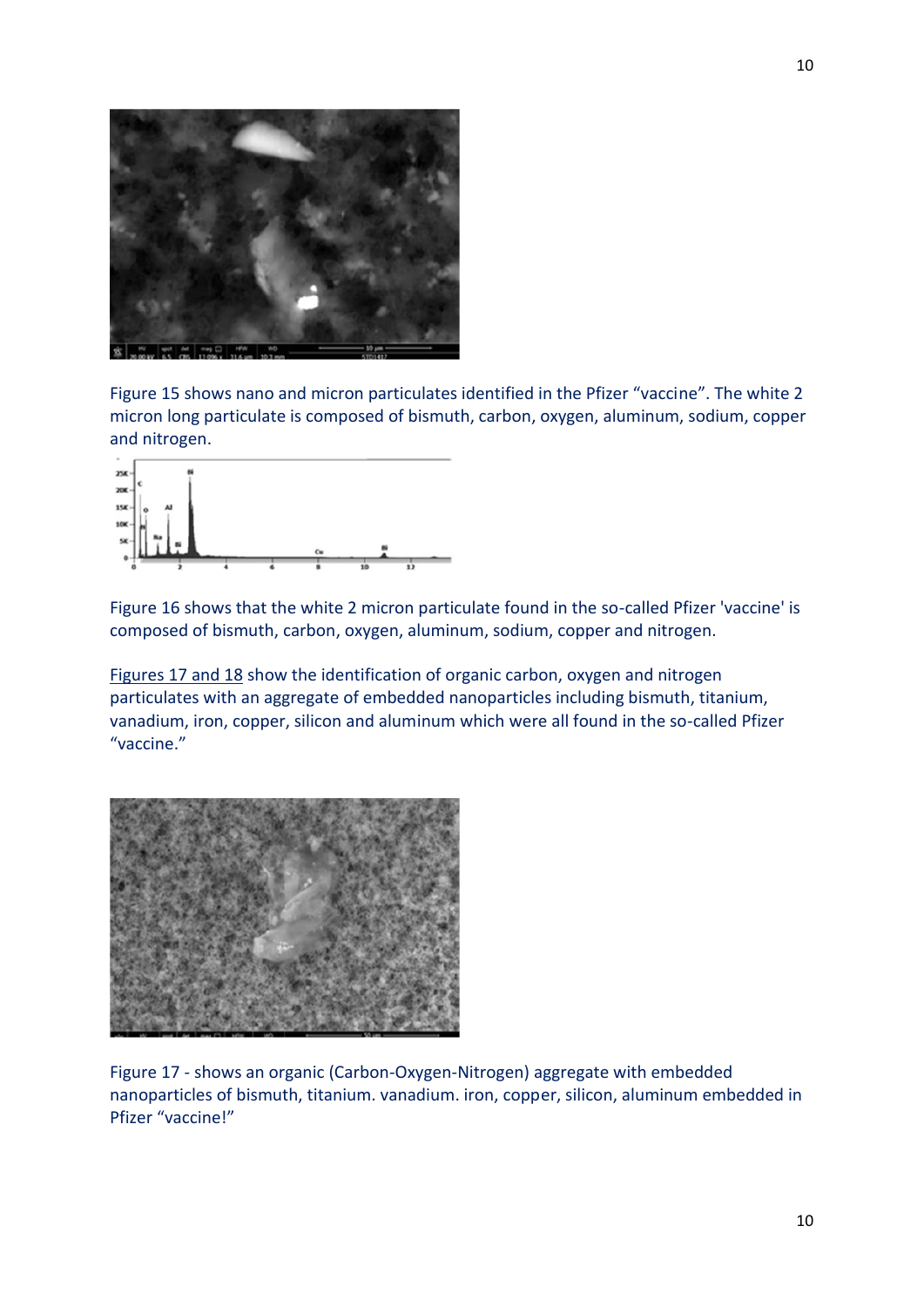

Figure 18 - shows an organic (Carbon-Oxygen-Nitrogen) aggregate with embedded nanoparticles of bismuth, titanium. vanadium. iron, copper, silicon, aluminum embedded in Pfizer "vaccine!"

The Astrazeneca "Vaccine" Non-disclosed Ingredients

Figures 19 and 20 show an engineered aggregate of iron, chromium and nickel also known as stainless steel of micro and nano particles embedded and identified in the Astrazeneca "vaccine" viewed under Transmission Electron Microscopy (TEM) and quantified with an x ray microprobe of an Energy Dispersive System that reveals the chemical nature of the observed micro and nano particulates and their morphology.



Figure 19 - Engineered aggregate of iron, chromium and nickel also know as stainless steel.



Figure 20 shows the quantified namo particulates in the Astrazeneca "vaccine" with an x-ray microprobe of an Energy Dispersive System that reveals the chemical nature of the observed micro and nano particulates.

Using the XRF (X-ray fluorescence) instrument was used to evaluate the adjuvants in the Astrazeneca "vaccine", which identified the following molecules of histidine, sucrose, Poly ethylene glycol (PEG) and ethylene alcohol, also contained in the Pfizer and Moderna "vaccines". The results of this test can be seen in Figure 20.[10]

The injection of PEG and Ethylene alcohol are both known as carcinogenic and genotoxic.[10] PEG was the only adjuvant declared on the data sheet listing the ingredients of the Astrazeneca "vaccine" but contained in the Pfizer and Moderna "vaccines".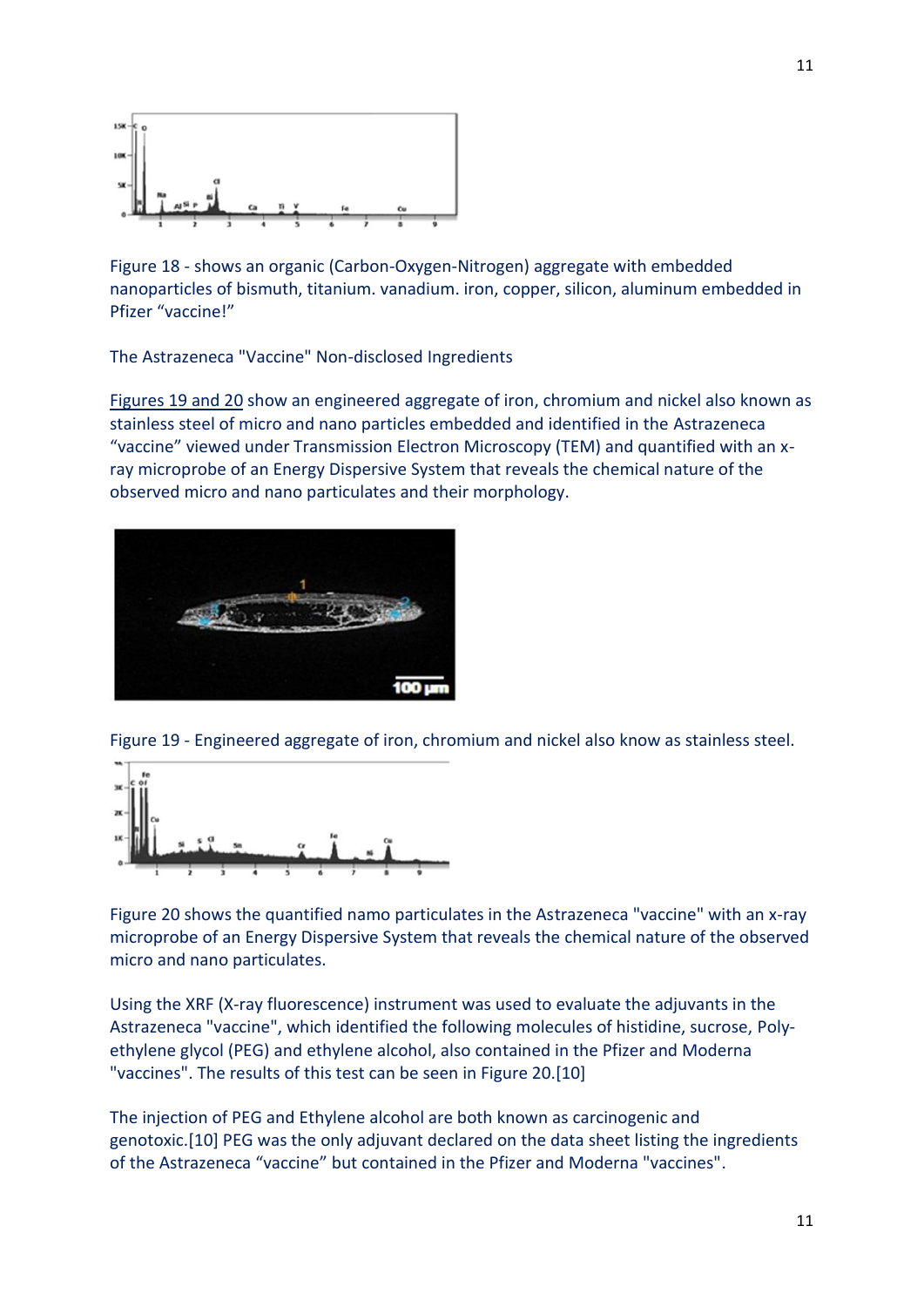

Figure 21 Identifies the Spectrum of AstraZeneca Vaccine Adjuvants. Different colors are used for the four molecules identified by means of reference spectra. Relative concentration is calculated on integrals of reference signals for molecules in a quantitative spectrum acquired with a duty cycle of 5 seconds with the longest calculated T1 was 5sec.

The Janssen "Vaccine" Non-Disclosed Ingredients

Figures 22 and 23 shows an organic-inorganic aggregate identified in the Janssen "vaccine". The particles are composed of stainless steel and are glued together with a "Carbon-based glue" of reduced graphene oxide.[11] This aggregate is highly magnetic and can trigger pathological blood coagulation and "The Corona Effect" or "The Spike Protein Effect" creation from the degeneration of the cell membrane due to interactions with other dipoles.[11] You can view these biological reactions or cellular transformations in the live blood under pHase Contrast and Dark Field Microscopy in Figures 24, 25 and 26.[1][12]



Figure 22 A Stainless Steel Aggregation of Carbon , Oxygen, Iron and Nickel Held Together With Graphene Oxide



Figure 23 Shows Elements of of Carbon , Oxygen, Iron and Nickel Held Together With Graphene Oxide.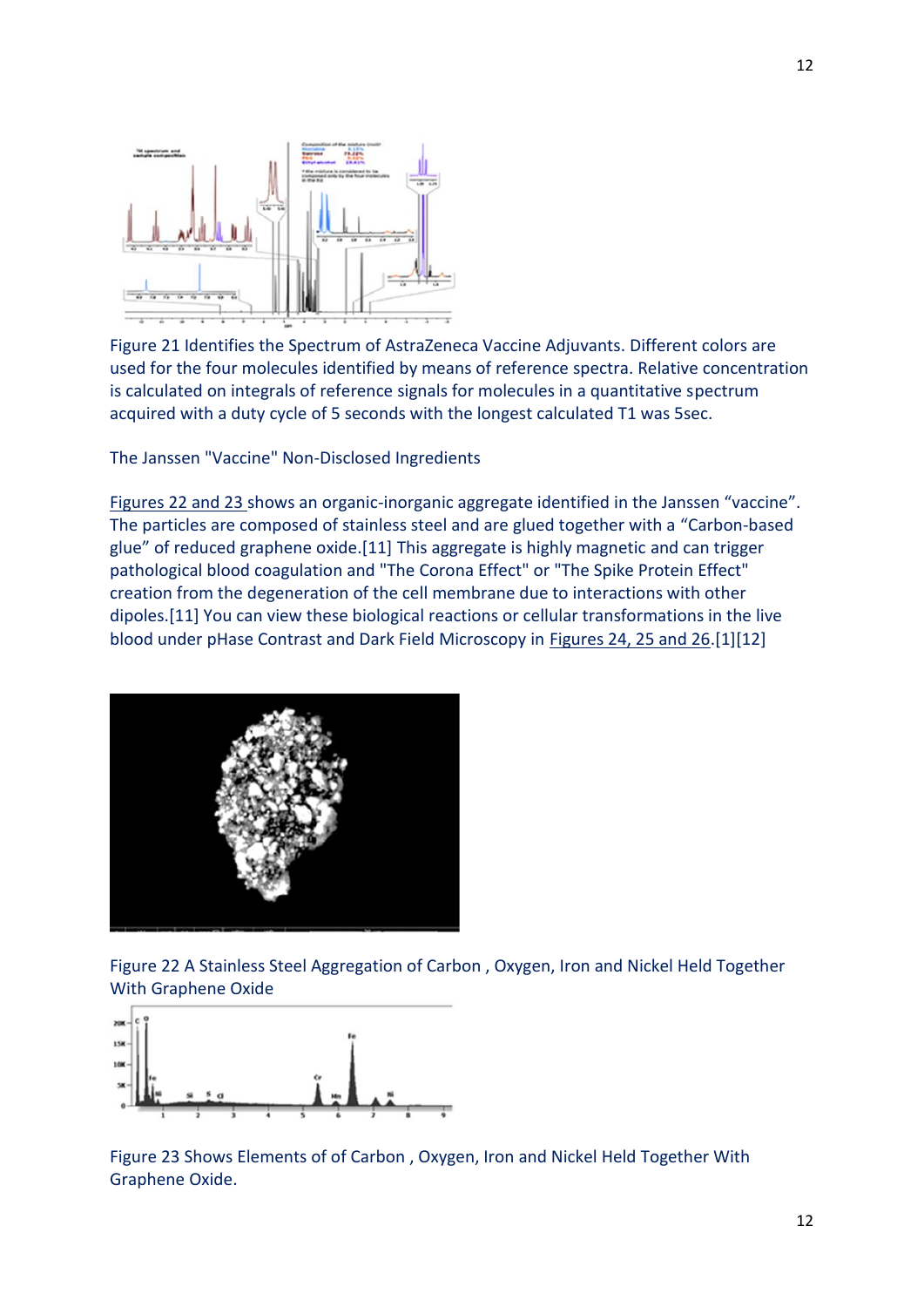The Corona Effect and Spike Protein Effect

The Endogenously Created "Corona Effect" and "Spike Protein" ARE Caused by Chemical and Radiation Poisoning from Reduced Graphene Oxide and Microwave Radiation![12]



Figure 24 "The Corona Effect" and the Endogenous Creation of Exosomes Due to Chemical and Radiation Poisoning of the Vascular and the Interstitial fluids of the Interstitium



Figure 25 Shows "The Corona Effect" and the the Endogenous Birth of S1 Protein Spikes Caused by Radiation and Chemical Poisoning or What I Call The "Protein Spiking Effect"



Figure 26 This Micrograph Shows the Endogenous Creation of the "Spike Protein" as an Outfection and NOT and Infection!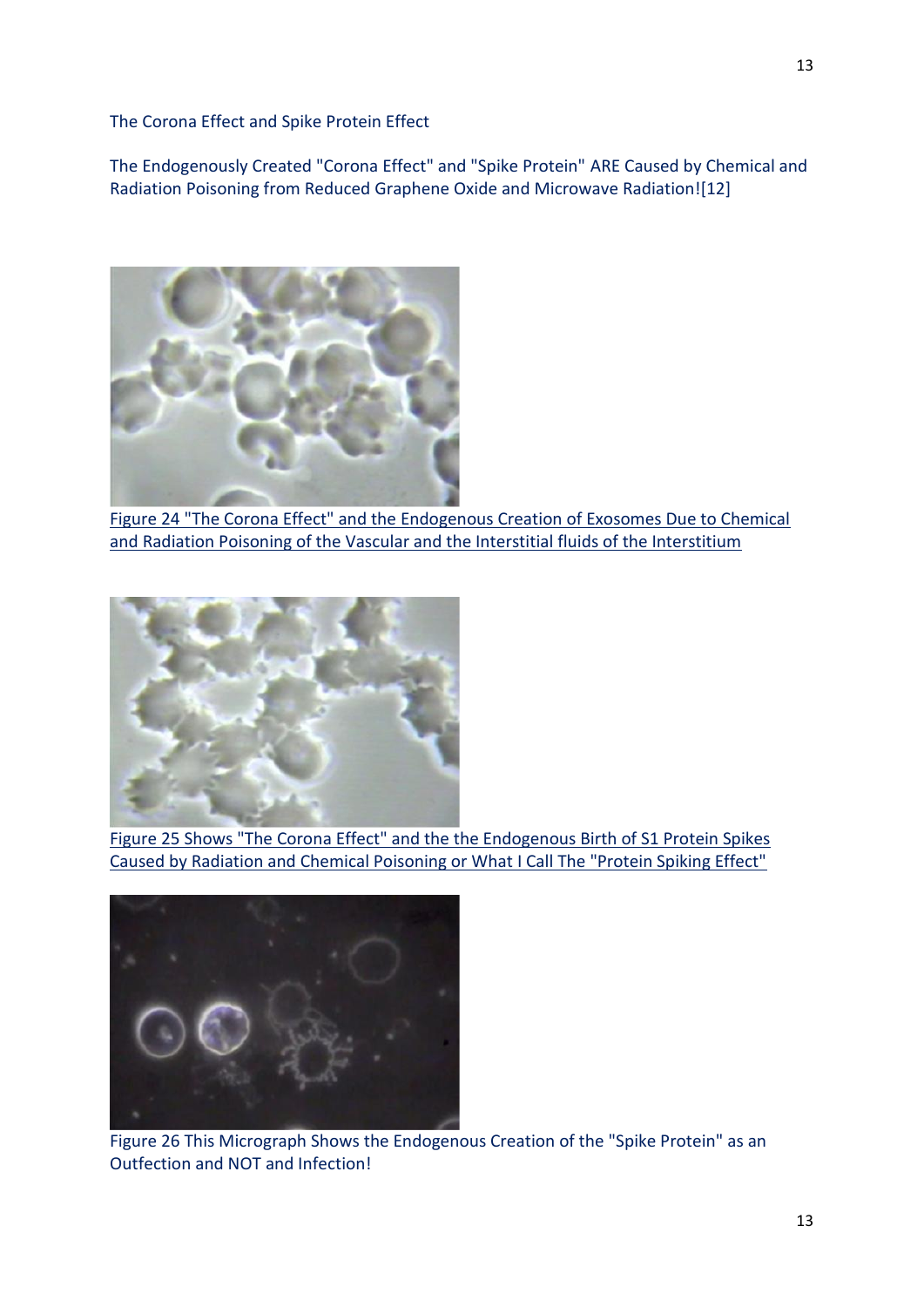Figures 24 and 25 above show 'The CORONA EFFECT' on the red blood cells with Figure 26 showing 'The SPIKED PROTEIN EFFECT' both caused by decompensated acidosis of the interstitial and then vascular fluids from an acidic lifestyle and specifically, exposure to toxic pulsating electro-magnetic fields at 2.4gHz or higher, chemical poisoning from the food and water ingested, toxic acidic air pollution, chem-trails and to top-it-all-off a nana particulate chemical laden CoV - 19 inoculation! Please check your feelings and false beliefs at the door before YOU prematurely cause YOURSELF harm![12]

The Moderna "Vaccine" Non-Disclosed Ingredients

Figure 26 and 27 identified a mixed entity of organic and inorganic matter contained in the Moderna "vaccine."

Transmission Electron Microscopy (TMS) and quantified with an x-ray microprobe of an Energy Dispersive System (EDS) revealed the chemical nature of the observed micro and nano particulates.

The so-called Moderna "vaccine' is a carbon-based Reduced Graphene Oxide substrate where some nanoparticles are embedded. The nanoparticles are composed of carbon, nitrogen, oxygen, aluminum, copper, iron and chlorine.[13]



Figure 26 Transmission Electron Microscopy Reveals a Graphene Oxide Composite of Embedded Organic and Non-Organic Matter



Figure 27 Reveals Embedded Cytotoxic Nano Particulates

Figures 27 and 28 shows an analysis which was also performed under Transmission Electron Microscopy (TEM) and quantified with an x-ray microprobe of an Energy Dispersive System (EDS) and revealed the chemical nature of the observed micro and nano particulates. Many foreign bodies were identified with a spherical morphology with some bubble-shaped cavities.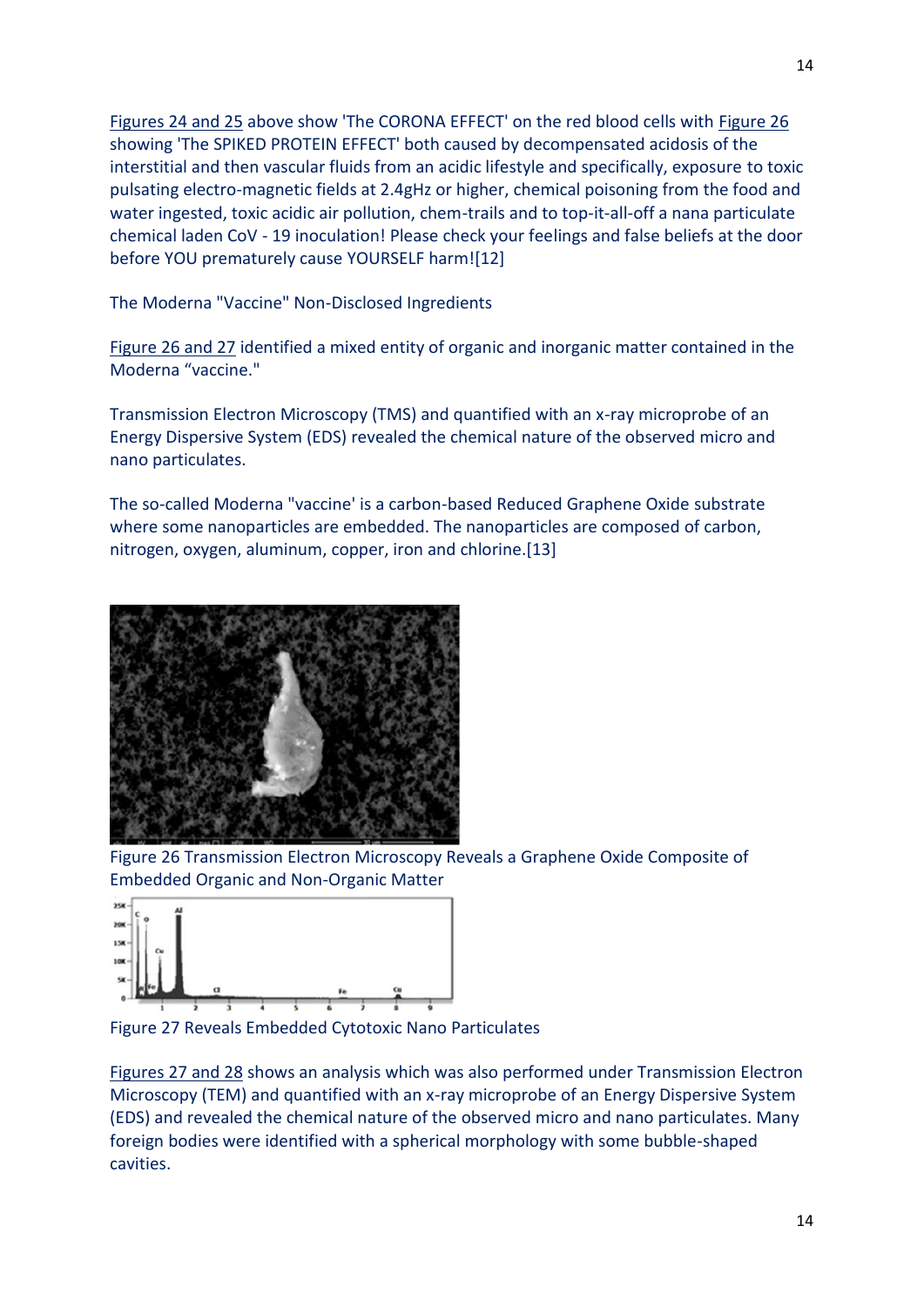Figure 29 shows they are composed of carbon, nitrogen, oxygen, silicon, lead, cadmium, and selenium. This highly toxic nano particulate composition are quantum dots of cadmium selenide which are cytotoxic and genotoxic.[14][15]



Figure 27 Reveals the Nano Dots in the Graphene Oxide Found in the Moderna "Vaccine"



Figure 28 Reveals the Nano Dots in the Graphene Oxide Found in the Moderna "Vaccine"



Figure 29 Reveals the Cytotoxic and Genotoxic Composite of Nano Particulates in Graphene Oxide Found in the Moderna "Vaccine"

Figures 30 and 31 further analysis of the so-called Moderna "vaccine" showed a 100-micron symplast of reduced graphene oxide nano particulate composite. The rGO is composed of carbon and oxygen with contamination of nano particulates of nitrogen, silicon, phosphorus and chlorine Chlorine.[16]